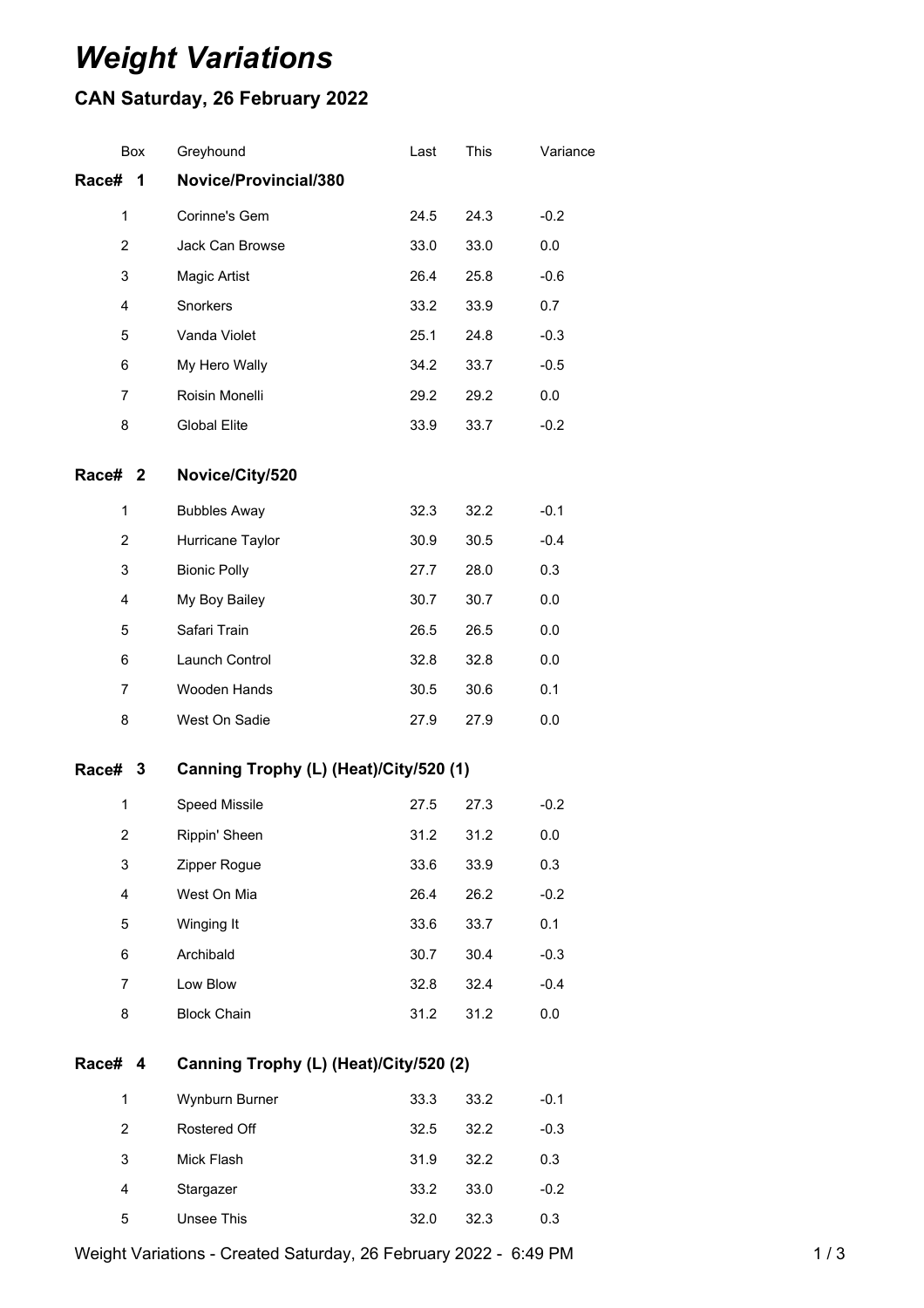### **CAN Saturday, 26 February 2022**

| <b>Box</b> | Greyhound        | Last | This   | Variance |
|------------|------------------|------|--------|----------|
| 6          | Keeping Tux      | 31.7 | - 31.8 | 0.1      |
| 7          | Rippin' Tomahawk | 30.9 | 30.9   | 0.0      |
| 8          | Samba Monelli    | 32.4 | 32.5   | 0.1      |
|            |                  |      |        |          |

#### **Race# 5 Canning Trophy (L) (Heat)/City/520 (3)**

| 1    | West On Cider          | 32.1 | 32.2 | 0.1    |
|------|------------------------|------|------|--------|
| 10/2 | Madame Josie           | 27.4 | 27.5 | 0.1    |
| 3    | Speed Bandit           | 24.9 | 25.3 | 0.4    |
| 4    | Rambo's Boy            | 35.3 | 35.0 | $-0.3$ |
| 5    | Poppa Monno            | 33.6 | 33.6 | 0.0    |
| 6    | <b>Tiger Town</b>      | 33.3 | 33.4 | 0.1    |
| 7    | <b>Sunset Whistler</b> | 33.3 | 33.3 | 0.0    |
| 8    | Shirakaba              | 25.0 | 25.2 | 0.2    |

#### **Race# 6 Canning Trophy (L) (Heat)/City/520 (4)**

| 1 | Super Zoom Jake      | 31.9 | 32.1 | 0.2 <sub>0</sub> |
|---|----------------------|------|------|------------------|
| 2 | Nangar Rust          | 35.9 | 35.7 | $-0.2$           |
| 3 | Granite Song         | 32.8 | 32.7 | $-0.1$           |
| 4 | Got The Swagger      | 36.9 | 36.8 | $-0.1$           |
| 5 | Makuru               | 34.1 | 34.1 | 0.0              |
| 6 | Starlight Gina       | 30.3 | 30.6 | 0.3              |
| 7 | <b>Historic Time</b> | 35.5 | 35.0 | $-0.5$           |
| 8 | Watch Me Sizzle      | 28.7 | 28.7 | 0.0              |

#### **Race# 7 Free For All/City/715**

| 1 | Barefoot Tycoon | 30.9 | 30.8 | $-0.1$ |
|---|-----------------|------|------|--------|
| 2 | Mambo Monelli   | 31.2 | 31.2 | 0.0    |
| 4 | We The People   | 28.1 | 28.4 | 0.3    |
| 5 | Pilbara         | 32.1 | 31.6 | $-0.5$ |
| 7 | Casus Belli     | 35.4 | 35.8 | 0.4    |
| 8 | Coffee Cutie    | 29.2 | 29.2 | 0.0    |

#### **Race# 8 Free For All (s)/City/520**

| 1 | Serong        | 31.2 | 31.1 | $-0.1$ |
|---|---------------|------|------|--------|
| 2 | West On Radar | 31.6 | 31.3 | $-0.3$ |
| 4 | Torza         | 24.1 | 25.1 | 1.0    |
| 5 | Got The Sugar | 27.4 | 27.5 | 0.1    |
|   | Vice Grip     | 33.8 | 34.0 | 0.2    |